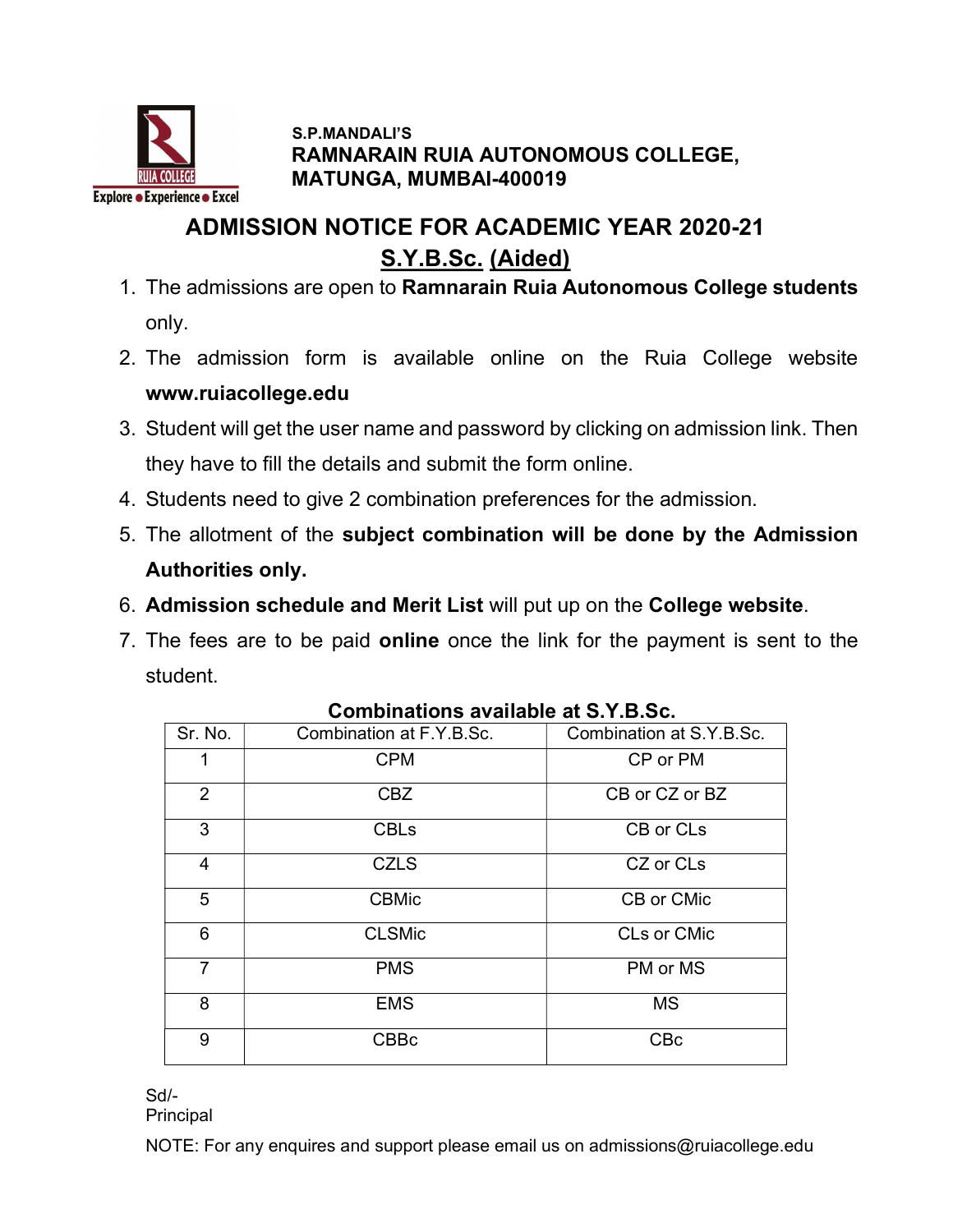

 S.P.MANDALI'S RAMNARAIN RUIA AUTONOMOUS COLLEGE, MATUNGA, MUMBAI-400019

# S .Y.B.Sc. (Unaided)

- 1. The admissions are open to Ramnarain Ruia Autonomous College students only.
- 2. The admission form is available online on the Ruia College website www.ruiacollege.edu
- 3. Student will get the user name and password by clicking on admission link. Then they have to fill the details and submit the form online.
- 4. Admission schedule is put up on the College website.

The fees are to be paid **online** once the link for the payment is sent to the student.

Sd/- **Principal**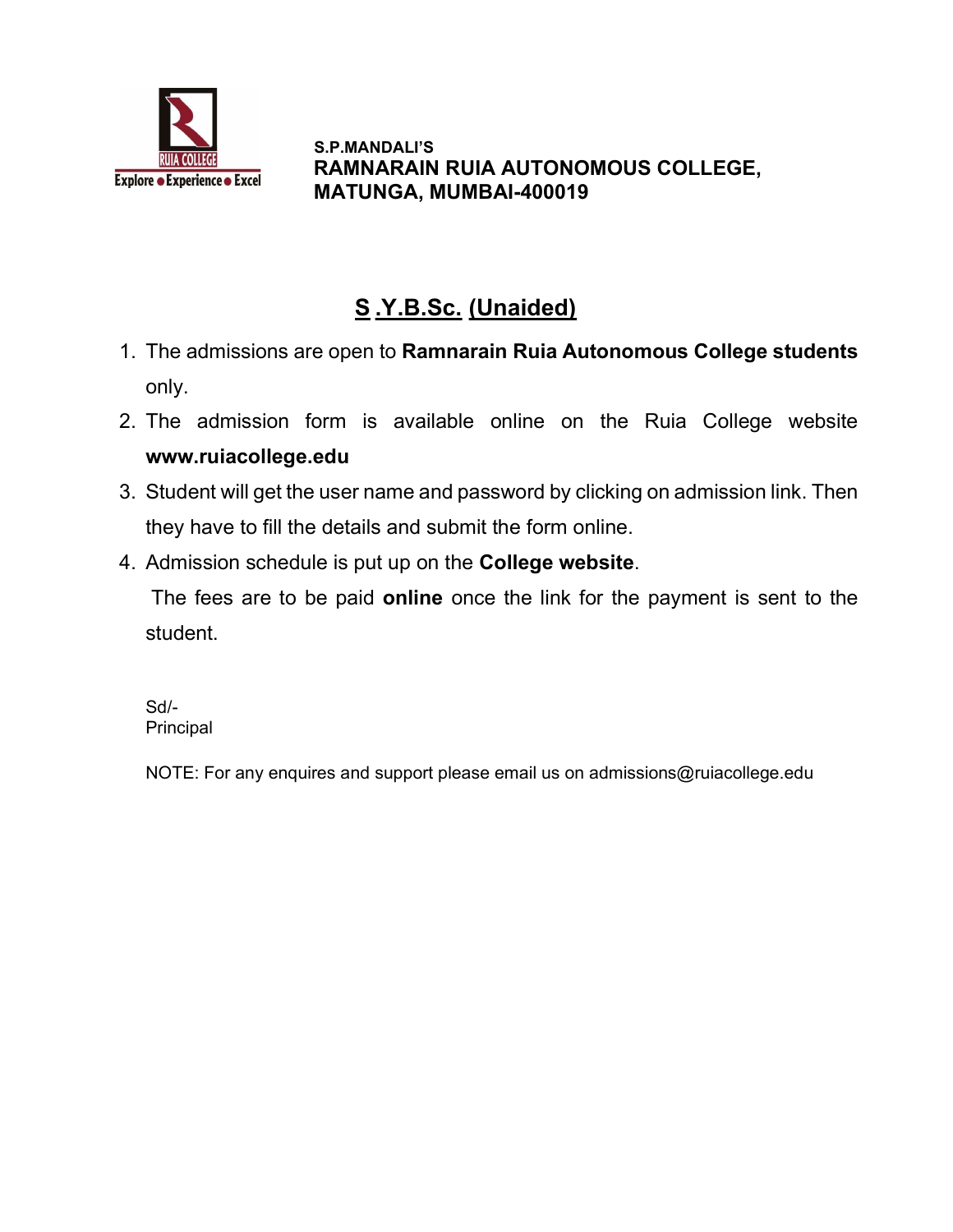

 S.P.MANDALI'S RAMNARAIN RUIA AUTONOMOUS COLLEGE, MATUNGA, MUMBAI-400019

### ADMISSION NOTICE FOR ACADEMIC YEAR 2020-21

# S.Y.B.A.

- 1. The admissions are open to Ramnarain Ruia Autonomous College students only.
- 2. The admission form is available online on the Ruia College website www.ruiacollege.edu
- 3. Student will get the user name and password by clicking on admission link. Then they have to fill the details and submit the form online.
- 4. Students need to give 2 preferences for the Applied Component from Journalism, Mass Communication, Investment Analysis and Gandhism. There are fixed seats for each applied component. The allotment will be done by the Admission Authorities only.

(Medium of instructions for Gandhism is Marathi.)

- 5. Admission schedule is put up on the College website.
- 6. The fees are to be paid online once the link for the payment is sent to the student.

Sd/- Principal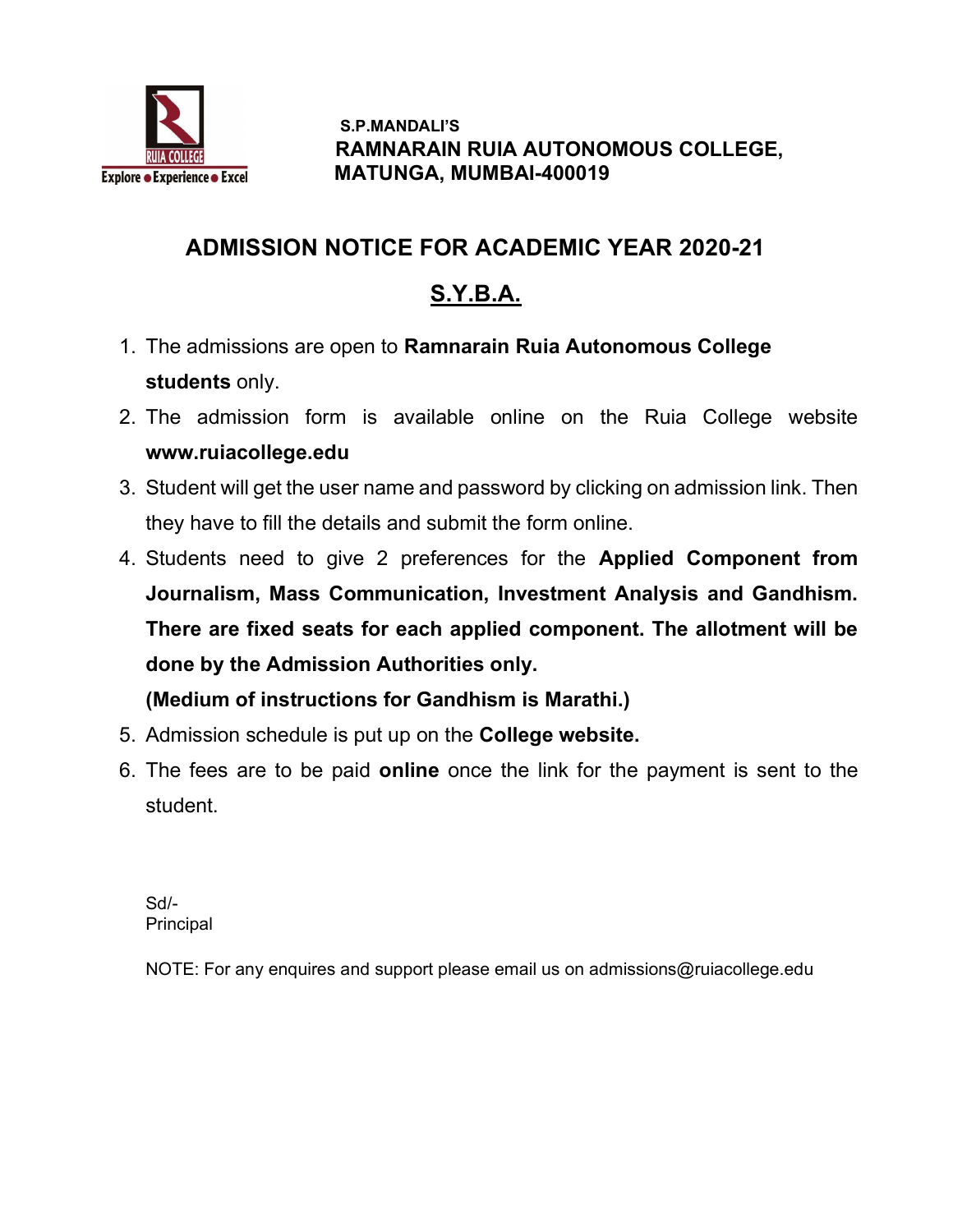

 S.P.MANDALI'S RAMNARAIN RUIA AUTONOMOUS COLLEGE, MATUNGA, MUMBAI-400019

#### ADMISSION NOTICE FOR ACADEMIC YEAR 2020-21

### S.Y.B.M.M.

- 1. The admissions are open to Ramnarain Ruia Autonomous College students only.
- 2. The admission form is available online on the Ruia College website www.ruiacollege.edu
- 3. Student will get the user name and password by clicking on admission link. Then they have to fill the details and submit the form online.
- 4. Admission schedule is put up on the College website.
- 5. The fees are to be paid online once the link for the payment is sent to the student.

Sd/- **Principal**